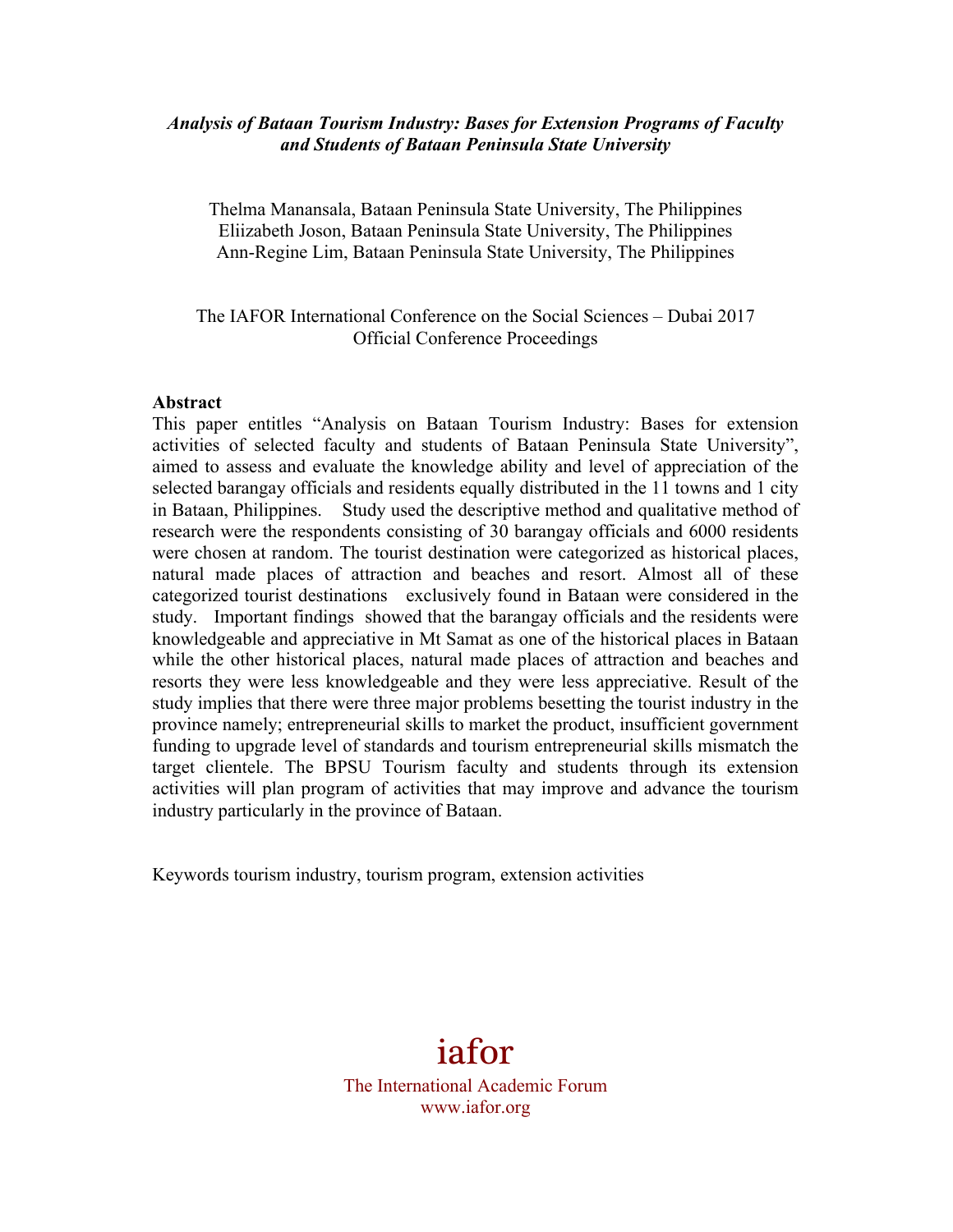#### **Introduction**

The tourism industry, in any given country is considered to be a vital part of its economic growth. Tourism as a system creates new avenues for employment and income not only for the government but for private entities as well. Furthermore, it provides higher impetus on investments by creating financial benefits through earnings from foreign exchange. Thus, the tourism industry is highly profitable and undoubtedly the single largest industry in the world that contributes vast amounts of revenue in any given country.

Moreover, Foster (2000) viewed that tourism industry has grown exponentially to the point that it is now recognized as a significant international player in the world market. Tourism is a dynamic industry which generated millions jobs for the world's economy. Tourism equates to big business as tourism is increasingly considered a viable income alternative to traditional agricultural and resource-based industries.

However, no matter how great maybe the contributions of the said industry, still there are certain issues and concerns that are needed to be addressed. In fact, there are associated impacts from tourism. Indeed, rise of tourism in a particular locality if unplanned could pose several challenges on the management resources, the environment and even the visitors of some tourist destinations.

The Department of Tourism in the Philippines has its new slogan from "WOW Philippines" to "It's more Fun in the Philippines". According to Jimenez (2012), the Tourism Secretary, the new slogan is easily understood, competitive and differentiated. It does not only invite visitors to see what's in the Philippines but to join the fun, knowing that the Filipino hospitality will spell the difference.

According to Shay (2012), the Philippines is famous for its tropical island beaches, natural scenic and adventure tourism, scuba diving, golf, heritage and historic tourism. Environmental tourism and whale watching are popular and many new opportunities await development. The good tourism is there, it needs investment and development, and the government has committed to close down the worst kind and promote the good.

Central Luzon is now the third biggest contributor to the national economy with 9.1 % share of the GDP in 2010. In 2011, the region posted the highest Goss Regional Domestic Product growth in the country at 11.9%, higher than the National Capital Region at 7.5% and CALABARZON Region at 5.6%. (http://manilastandardtoday.com)

According to the Department of Tourism Regional Head Ronald Tiotuico "Central Luzon domestic visitor arrivals made it to the millionaires' row as figures gathered from hotels and other accommodation entities showed a total of 2 million visitors in 2012—the second time in a row that the region hit the millionth mark. Last year, the region garnered a high at 1.7 million arrivals." (http://www.sunstar.com.ph) As a result of the diligent reportage of Local Government Units, the region now belongs to the elite cluster of regions that have reached the millionth mark. Among the top-most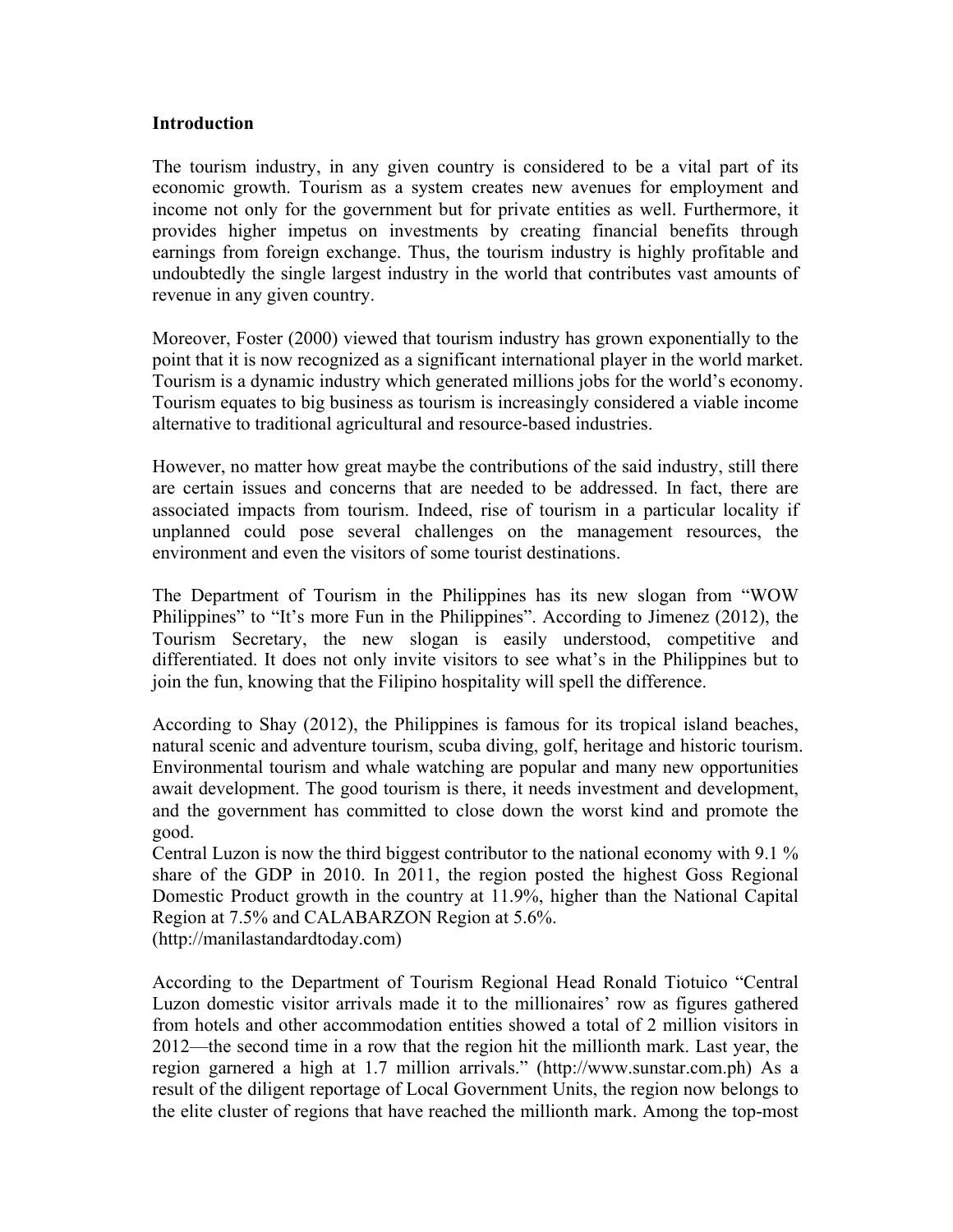visited provinces in the region include Subic/ Zambales and Clark, Angeles City, Aurora, Bulacan, Bataan, Tarlac and Nueva Ecija.

Bataan shares 20,285 visitors in 2008 and 2009, around 20,685 visited the province. Mayor Jose Enrique Garcia III expressed confidence that the tourist arrivals in province of Bataan will reach 100,000 every year beginning 2011 with the establishment of new landmark projects. (balita.ph) However, this number of 20,285 indicates that Bataan shares a very small amount of tourist visitors in Central Luzon. Considering its strategic location, historic origin beautiful resorts and beaches, Bataan could attract tourist more than the figures stipulated by City Mayor in that news. It is posited in the study that there are some barriers that jeopardize the growth of tourism industry in the province of Bataan.

# **Historical Background**

Bataan is one of the provinces in Central Luzon Philippines. Its capital is the City of Balanga. It is bounded on the north by the provinces of Pampanga and Zambales, to the south, the now famous West Philippine Sea, the cause of territorial conflict between China and the Philippines, to the west, Subic Bay to the north-west, and the Manila Bay to the east.

Historian Cornelio Bascara documents that the province of Bataan was established in January 11, 1957 by Governor General Pedro Manuel Arandia out of territories belonging to Pampanga and the corregimiento of Mariveles across Manila Bay.

Bataan featured prominently during World War II. Prior to the 1941 Japanese invasion, the US Army stored nearly  $1,000,000$  US gallons  $(3,800 \text{ m}^3)$  of gasoline there. Shortly after the Japanese Army invaded the country in December 1941, the combined US and Filipino forces were being gradually overrun and General Douglas MacArthur moved his troops to the Bataan Peninsula in an attempt to hold out until a relief force could be sent from the US. Japanese forces started a siege of the peninsula on January 7, 1942, and launched an all-out assault on April 3, a few months after the Battle of the Points.

The Battle of Bataan represented some of the fiercest fighting the Japanese participated in up to that point in World War II. General Douglas MacArthur was the overall commander at Bataan, and he ordered a fighting retreat. MacArthur left the Philippine Islands, famously announcing that "I shall return." He left Major General Edward King and Lieutenant General Jonathan Wainwright behind to surrender the U.S. and Philippine forces. It was the largest surrender in American history. The majority of the American and Filipino forces surrendered on April 9 and was forced to march more than a 1000 kilometres (62 mi) from Bataan to Tarlac, which became known as the Bataan Death March.

The Imperial Japanese Army initiates the Bataan Death March, forcing 60-80,000 American and Philippine prisoners of war to walk much of 60 miles to Camp O'Donnell.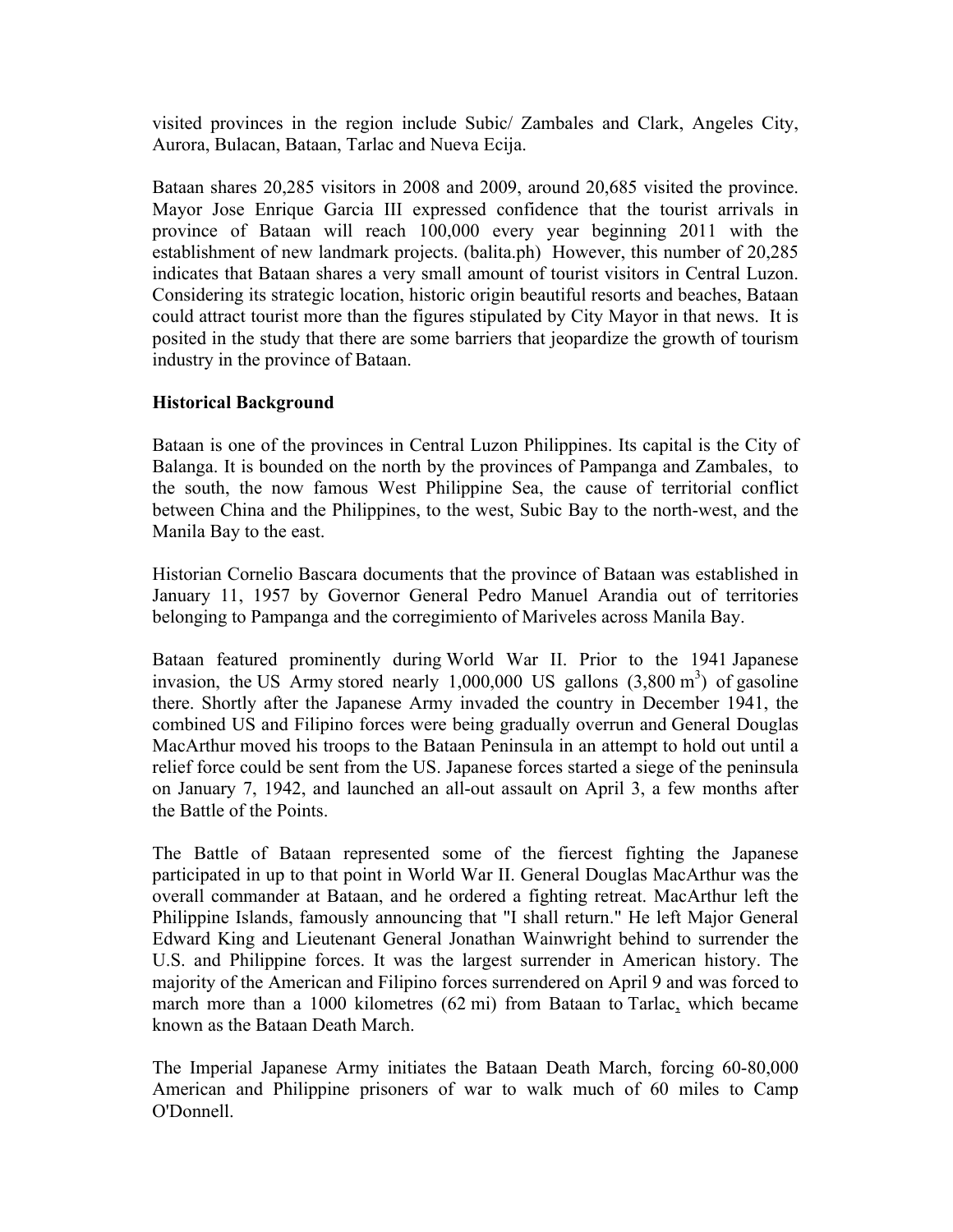The IJN first forced the prisoners to march to Bataan's capitol. It is during this time the infamous Pantingan Massacre occurred, when nearly 400 Filipino officers and noncommissioned officers were executed. From Balanga, the IJN marched the prisoners to a rail station at San Fernando. Most all the prisoners were denied food and water, resulting in the drinking of foul standing water; diseases like dysentery decimated the captured men. They were denied medical supplies and assistance. Men too weak to continue the march were executed. At San Fernando, the prisoners boarded unventilated rail cars with no toilets. The rails took them to within 9 miles of Camp O'Donnell, the last leg of the Bataan Death March.

The exact death toll of the March may never be known. Several of the officers deemed responsible for the March were found guilty of war crimes after World War II and executed by firing squad.

# **Methodology**

This study used the quantitative and qualitative method of research. The survey questionnaire was used as the main tool for data gathering combined with interview method to establish veracity and to gather pertinent information necessary in the accuracy and completeness of data collected. Bataan has a total population of 1, 114, 174. The target was selected using random sampling choosing 30 barangay officials and 500 residents each from the eleven municipalities and city in the province of Bataan. A total respondent reaches to 360 for barangay officials and 6,000 for residents. Frequency counting and percentage computation were used to establish profile of the respondents. Mean computation was used to determine the level of knowledgeability and appreciation of the respondents in the different tourist spots in the province.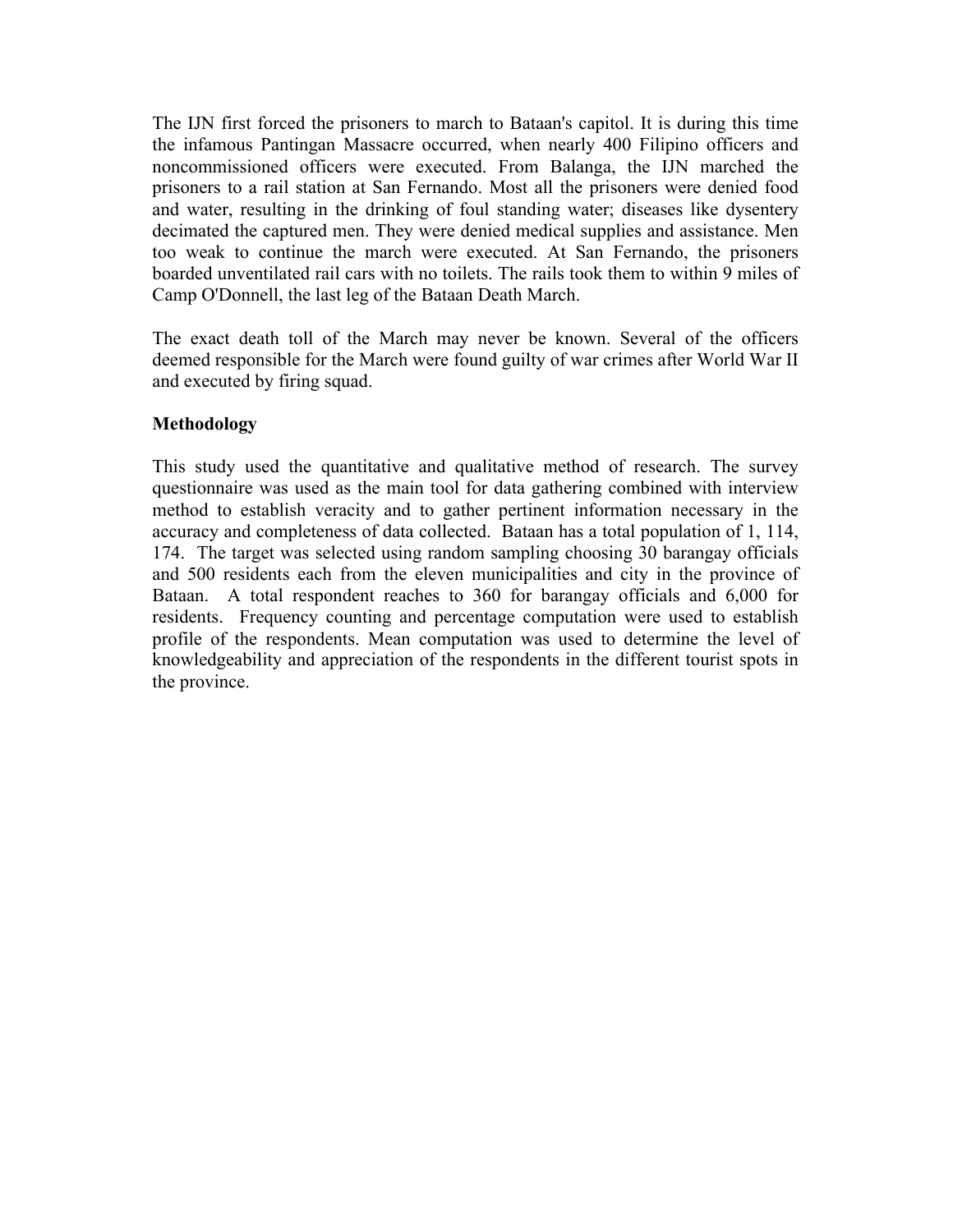## **Result and Discussion**

| Profile                  | <b>Officials</b> |              | <b>Residents</b>          |           |  |
|--------------------------|------------------|--------------|---------------------------|-----------|--|
|                          | $\mathbf f$      | $\mathbf{P}$ | f                         | ${\bf P}$ |  |
| Age                      |                  |              |                           |           |  |
| 16-22                    | 82               | 22.78        | 583                       | 9.72      |  |
| 23-29                    | 129              | 35.83        | 850                       | 14.17     |  |
| 30-36                    | 59               | 16.38        | 866                       | 14.44     |  |
| 37-43                    | 23               | 6.39         | 817                       | 13.61     |  |
| 44-50                    | 36               | 10           | 1151                      | 19.17     |  |
| 51-57                    | 23               | 6.39         | 1001                      | 16.67     |  |
| 58-64                    | 8                | 2.22         | 533                       | 8.89      |  |
| 65-71                    |                  |              | 116                       | 1.94      |  |
| 72-78                    |                  |              | 83                        | 1.38      |  |
| Total                    | 360              | 100          | 6000                      | 100       |  |
| Mean                     |                  | 31.10        | 41.49                     |           |  |
| <b>Sex</b>               |                  |              |                           |           |  |
| Male                     | 177              | 49.17        | 2667                      | 44.44     |  |
| Female                   | 183              | 50.83        | 3333                      | 55.56     |  |
|                          | 360              | 100          | 6000                      | 100       |  |
| <b>Length of Service</b> |                  |              |                           |           |  |
| $0-5$ years              | 310              | 86.11        | 3467                      | 57.78     |  |
| $6 - 11$                 | 38               | 10.56        | 1967                      | 32.78     |  |
| $12 - 17$                | 12               | 3.33         | 450                       | 7.50      |  |
| 18-23                    |                  |              | 116                       | 1.94      |  |
|                          | 360              | 100          | 6000                      | 100       |  |
| Mean = $0-5$ years       |                  |              | $Mean = 0-5 \text{years}$ |           |  |

Table 2. Frequency distribution of the Profile of the Respondents

Table 2 displays that for the barangay officials majority or 35.83% belongs to the age bracket of 23-29 years old and only 2,22% are in the age bracket of 58-64 years old. The average age for barangay officials is 31.10. As to sex 50.83% are female, in terms of length of years rendering as 86.11% of the barangay officiald had served their post from 0 to five years and least on 12-17 years.

The same table reflects that for the residents of Bataan majority or 19.17% are in the age bracket of 44-50 years old, closely followed by 16.67% belonging to the age bracket of 51-57 years old and the average age for the residents is 41.49 years old. As to the length of time they stayed in their present job majority or 57.78% are in their job from 0- 5 years closely followed by 32.78% o 6-11 years and the average length of service is from  $0 - 5$  years.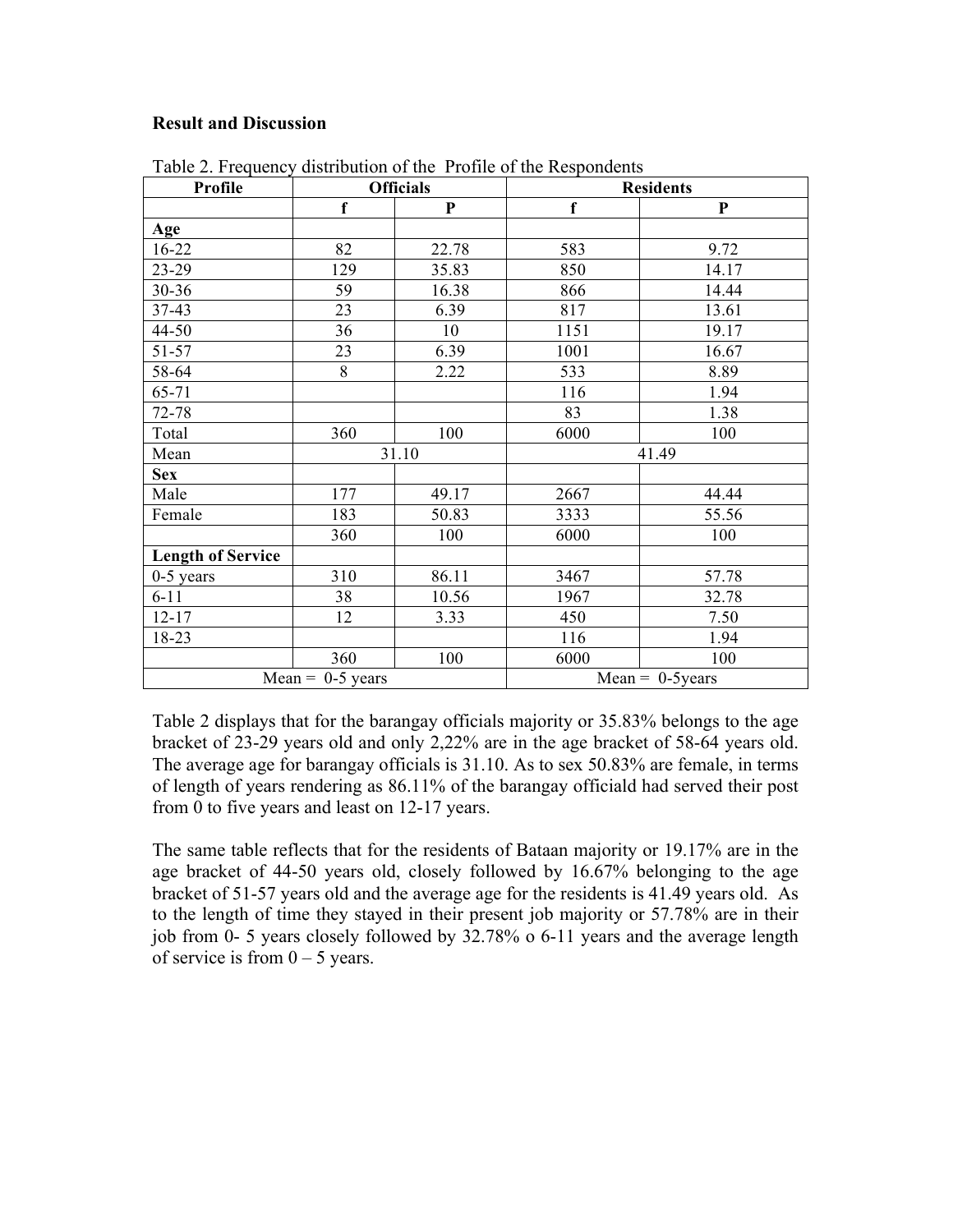| <b>Historical Place</b>                | <b>Barangay Officials</b> |                        | <b>Residents</b> |                        |
|----------------------------------------|---------------------------|------------------------|------------------|------------------------|
|                                        | Mean                      | Descriptive Equivalent | Mean             | Descriptive Equivalent |
| Abucay Church                          | 3.47                      | Less knowledgeable     | 3.15             | Less knowledgeable     |
| Mt. Samat                              | 4.15                      | knowledgeable          | 3.60             | knowledgeable          |
| Zero Kilometer Death March             | 3.27                      | knowledgeable<br>Less  | 3.59             | knowledgeable          |
| <b>Bataan First Line of Defense</b>    | 3.60                      | knowledgeable          | 3.35             | knowledgeable<br>Less  |
| Bataan Death Marker                    | 3.01                      | knowledgeable<br>Less  | 3.33             | knowledgeable<br>Less  |
| Virgen Milagrosa                       | 2.85                      | knowledgeable<br>Less  | 3.49             | knowledgeable<br>Less  |
| <b>Natural Made Places of Interest</b> |                           |                        |                  |                        |
| <b>Bataan Natural Park</b>             | 2.82                      | knowledgeable<br>Less  | 3.14             | knowledgeable<br>Less  |
| Dunsulan Falls                         | 2.75                      | knowledgeable<br>Less  | 3.23             | knowledgeable<br>Less  |
| Pasukulan Falls                        | 2.68                      | knowledgeable<br>Less  | 3.21             | knowledgeable<br>Less  |
| Sibul Spring                           | 2.89                      | knowledgeable<br>Less  | 3.27             | knowledgeable<br>Less  |
| <b>BAlong Anito</b>                    | 2.96                      | knowledgeable<br>Less  | 3.22             | knowledgeable<br>Less  |
| San Miguel Mountain Peak               | 2.64                      | knowledgeable<br>Less  | 2.95             | knowledgeable<br>Less  |
| Mariveles Volcano                      | 2.68                      | knowledgeable<br>Less  | 3.09             | knowledgeable<br>Less  |
| Tarak Ridge                            | 3.05                      | knowledgeable<br>Less  | 2.96             | knowledgeable<br>Less  |
| Mt. Natib                              | 3.03                      | knowledgeable<br>Less  | 3.13             | knowledgeable<br>Less  |
| <b>Beaches and Resort</b>              |                           |                        |                  |                        |
| Bataan White Corals Beach Resort       | 3.24                      | knowledgeable<br>Less  | 3.09             | knowledgeable<br>Less  |
| Camaya Coast                           | 2.93                      | knowledgeable<br>Less  | 3.30             | knowledgeable<br>Less  |
| Montemar Beach Resort                  | 3.33                      | knowledgeable<br>Less  | 3.29             | knowledgeable<br>Less  |
| Villa Imperial Beach Resort            | 2.63                      | knowledgeable<br>Less  | 3.25             | knowledgeable<br>Less  |
| <b>Baptist Camp</b>                    | 2.87                      | knowledgeable<br>Less  | 3.13             | knowledgeable<br>Less  |
| Anvaya Cove                            | 2.94                      | knowledgeable<br>Less  | 3.14             | knowledgeable<br>Less  |
| Morong Star Beach                      | 2.85                      | knowledgeable<br>Less  | 3.09             | knowledgeable<br>Less  |
| Sinagtala                              | 2.75                      | knowledgeable<br>Less  | 3.16             | knowledgeable<br>Less  |
| Peninsula De Bataan Hotel and          |                           | knowledgeable<br>Less  | 3.11             | knowledgeable<br>Less  |
| Resort                                 | 2.73                      |                        |                  |                        |
| Las Cazas de Acuzar Heritage           | 3.25                      | Less knowledgeable     | 3.47             | knowledgeable          |

Table 3. Knowledgeability of the target clientele on the different tourist spots in Bataan.

Among the historical places in Bataan, the Barangay Officials were knowledgeable in Mt. Samat and Marker for Bataan First Line of Defense which is presently located in Mariveles as noted by the computed mean of 4.15 and 3.60 respectively. However, these group of respondents were found to be less knowledgeable in other historic spots like Abucay Church, Zero Kilometer Death March, Bataan Death Marker, and Virgen Milagrosa as reflected by the computed mean of less than 3.5 in all the mentioned historical places.

Using the same table, Residents of Bataan were knowledgeable in Mt. Samat and Zero Kilometer Death as two of the historic places in the province, but they were less knowledgeable in some other historical places not mentioned.

The two groups of respondents were both knowledgeable in Mt. Samat and the Marker of the Death March because it is repetitively mentioned and studied in History related subjects by students from elementary to tertiary education. Another reason that may also contribute why in these two historical places the respondents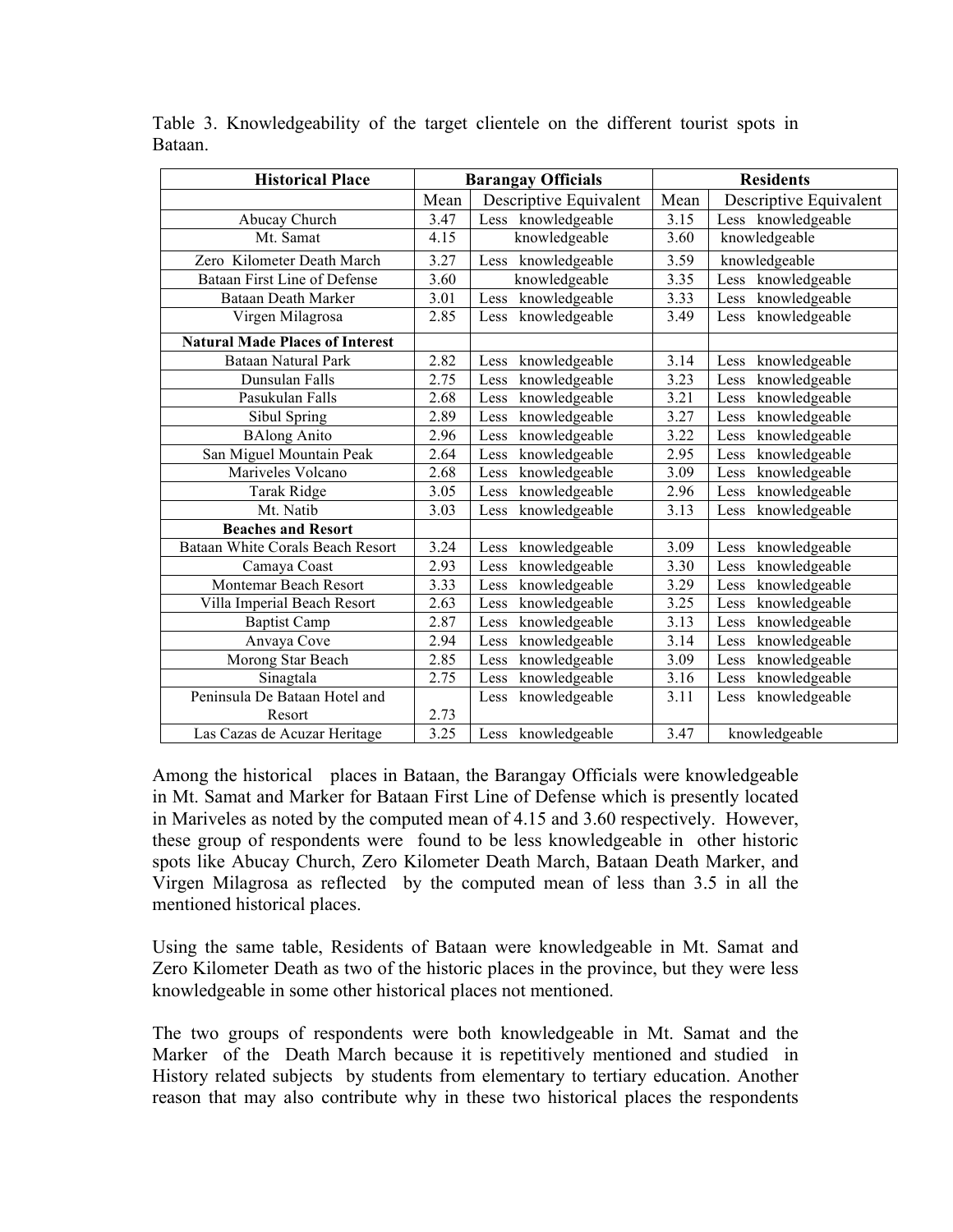were knowledgeable is the annual celebration of Bataan Day which is held in Mt. Samat and in the Marker of Death March.

However, the Abucay Church being one of the oldest church in Bataan and the Shrine of Virgen Milagrosa in Orani were two of the most famous churches in Bataan which were frequently visited by thousands of Roman Catholic Devotees specially during Lenten Season in the tradition of Visita Iglesia and yet the residents and the barangay officials were less knowledegeable. In particular, Abucay Church can be considered as one of the oldest church in the Philippines even older than University of Santo Tomas which is the oldest university in the country and yet few Bataenos knew this.

For the natural made places of interest namely; Bataan Natural Park, Dunsulan Falls, Pasukulan Falls, Sibul Spring, Balong Anito, San Miguel Mountain Peak, Mariveles Volcano, Tarak Ridge, and Mt. Natib were all less known to the Barangay Officials as reflected by the computed mean of less than 3.5. Similar observation of less knowledgeable were also noted to the Residents of Bataan as shown by the computed mean of less than 3.5 in all the mentioned natural made places of interest.

Result of the study reveals that the Bataenos could be considered stranger in the place of their residency in terms of identifying places of interest which they were less knowledgeable. This could be attributed to the lack of information campaign in disseminating information about Bataan's scenic spots and natural places of interest. The researcher visited the office of the Tourism Industry to ask for some flyers or brochure that will showcase this tourist spot but none was available and according to them they are still in the process of producing.

The same Table displays that both the Barangay Officials and the residents were less knowledgeable in some of the beaches and resorts found in Bataan namely; Bataan White Coral Beach Resorts, Camaya, Coast, Montemar Beach Resort, Villa Imperial Beach Resort, Baptist Camp, Anvaya Cove, Morong Star Beach Resort, Sinagtala, Peninsula De Bataan Hotel and Resort and Las Casaz de Acusar as reflected by the computed mean of less than 3.5 in all the beaches and resorts found in the province. Bataan is considered to be one of the most beautiful provinces in the country, because of its beautiful beaches and resorts which could be made comparable to other provinces that are regarded as tourist destination of the country. Result of the study revealed that Bataenos were not yet aware and had not fully explored the beautiful sceneries of the province. Some of the reasons given by the respondents why they were less knowledgeable in some of our tourist destinations is the cost that will be spent in going there, they really did not know that these beaches and some respondents particularly the barangay residents were less knowledgeable on the existence of these resorts and beaches because of their locations which were too far to be reached. While others said that the roads leading to these resorts and beaches were not yet developed and is not yet passable for some type of vehicles.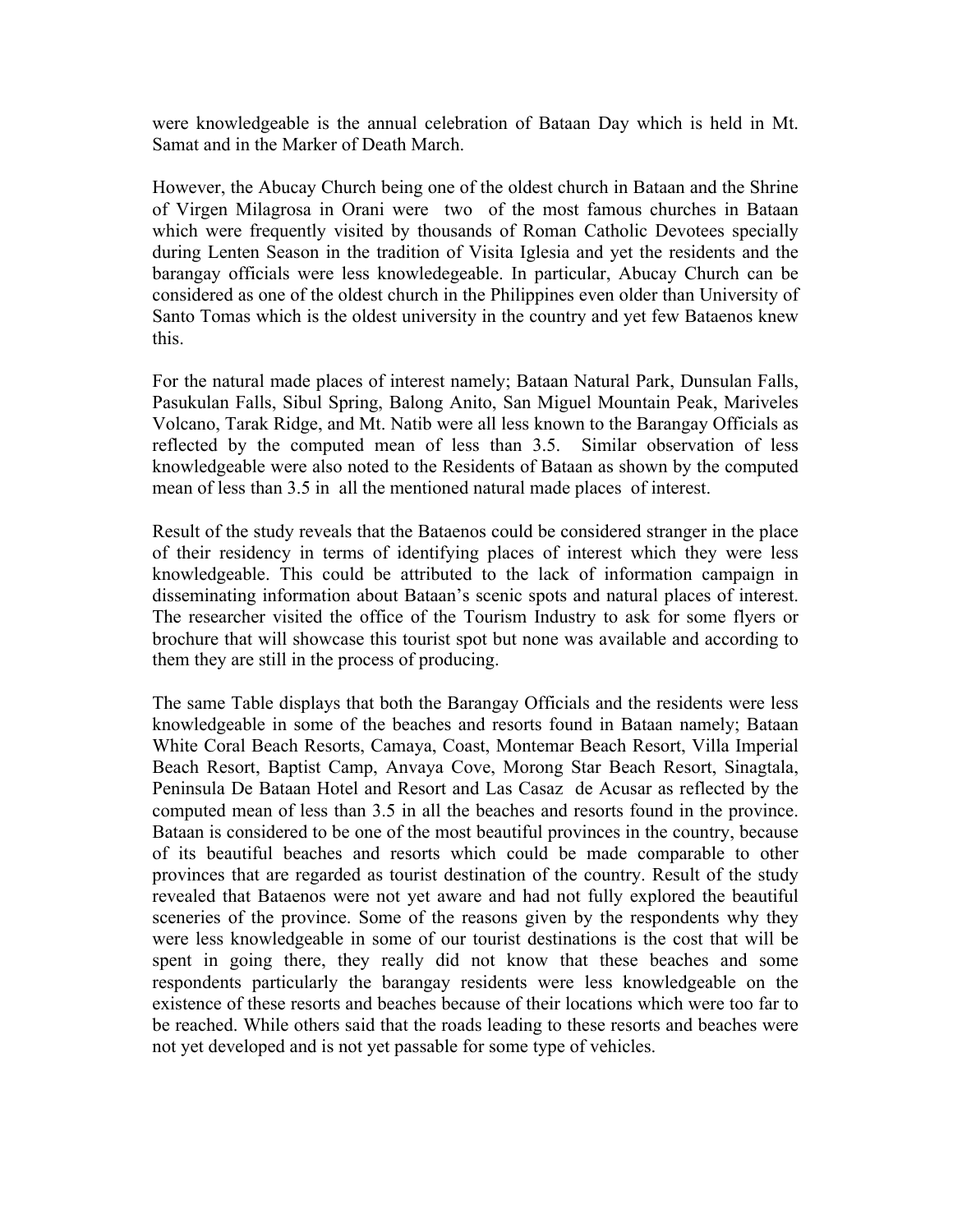| <b>Tourist Attractions</b>                               |      |                    |      |                    |
|----------------------------------------------------------|------|--------------------|------|--------------------|
|                                                          |      | <b>Descriptive</b> |      | <b>Descriptive</b> |
| <b>Historcal Places</b>                                  | Mean | Equivalent         | Mean | Equivalent         |
| Abucay Church                                            | 3.47 | Less appreciated   | 3.32 | Less appreciated   |
| Mt. Samat                                                | 4.11 | appreciated        | 3.57 | appreciated        |
| Zero Kilometer Death March                               | 3.52 | appreciated        | 3.31 | Less appreciated   |
| <b>Bataan First Line of Defense</b>                      | 3.06 | Less appreciated   | 3.48 | Less appreciated   |
| <b>Bataan Death Marker</b>                               | 2.99 | Less appreciated   | 3.52 | appreciated        |
| Virgen Milagrosa                                         | 2.78 | Less appreciated   | 3.54 | appreciated        |
| Made<br><b>Natural</b><br><b>Places</b><br><sub>of</sub> |      |                    |      |                    |
| <b>Interest</b>                                          |      |                    |      |                    |
| <b>Bataan Natural Park</b>                               | 2.98 | Less appreciated   | 3.19 | Less appreciated   |
| Dunsulan Falls                                           | 2.78 | Less appreciated   | 3.28 | Less appreciated   |
| Pasukulan Falls                                          | 2.66 | Less appreciated   | 3.12 | Less appreciated   |
| Sibul Spring                                             | 3.19 | Less appreciated   | 3.25 | Less appreciated   |
| <b>BAlong Anito</b>                                      | 2.94 | Less appreciated   | 3.18 | Less appreciated   |
| San Miguel Mountain Peak                                 | 2.67 | Less appreciated   | 2.84 | Less appreciated   |
| Mariveles Volcano                                        | 2.56 | Less appreciated   | 2.70 | Less appreciated   |
| <b>Tarak Ridge</b>                                       | 3.16 | Less appreciated   | 2.97 | Less appreciated   |
| Mt. Natib                                                | 2.92 | Less appreciated   | 3.05 | Less appreciated   |
| <b>Beaches and Resort</b>                                |      |                    |      |                    |
| Bataan White Corals Beach                                | 3.26 | Less appreciated   | 3.26 | Less appreciated   |
| Resort                                                   |      |                    |      |                    |
| Camaya Coast                                             | 2.83 | Less appreciated   | 3.35 | Less appreciated   |
| Montemar Beach Resort                                    | 3.20 | Less appreciated   | 3.32 | Less appreciated   |
| Villa Imperial Beach Resort                              | 2.54 | Less appreciated   | 3.26 | Less appreciated   |
| <b>Baptist Camp</b>                                      | 2.64 | Less appreciated   | 3.13 | Less appreciated   |
| Anvaya Cove                                              | 2.97 | Less appreciated   | 3.22 | Less appreciated   |
| Morong Star Beach                                        | 2.83 | Less appreciated   | 3.10 | Less appreciated   |
| Sinagtala                                                | 2.94 | Less appreciated   | 3.10 | Less appreciated   |
| Peninsula De Bataan<br>Hotel                             | 2.81 | Less appreciated   | 3.18 | Less appreciated   |
| and Resort                                               |      |                    |      |                    |
| Las Cazas de Acuzar Heritage                             | 3.26 | Less appreciated   | 3.74 | appreciated        |
|                                                          |      |                    |      |                    |

Table 4 presents the appreciation of the respondents on the prospective tourist attraction in the province of Bataan.

From Table 4, the barangay officials shows appreciation in some historical places in Bataan namely; Mt. Samat and the Zero Kilometer Death March as reflected by the computed mean of 4.11 and 3.52 respectively of the mentioned historical places. However, majority of the barangay officials shows less appreciation in some of the historical places used in the study like the Abucay Church, Bataan First Line of Defense, Bataan Death March and Virgen Milagrosa in Orani as reflected by the computed mean of less than 3.5 in all the historical places mentioned.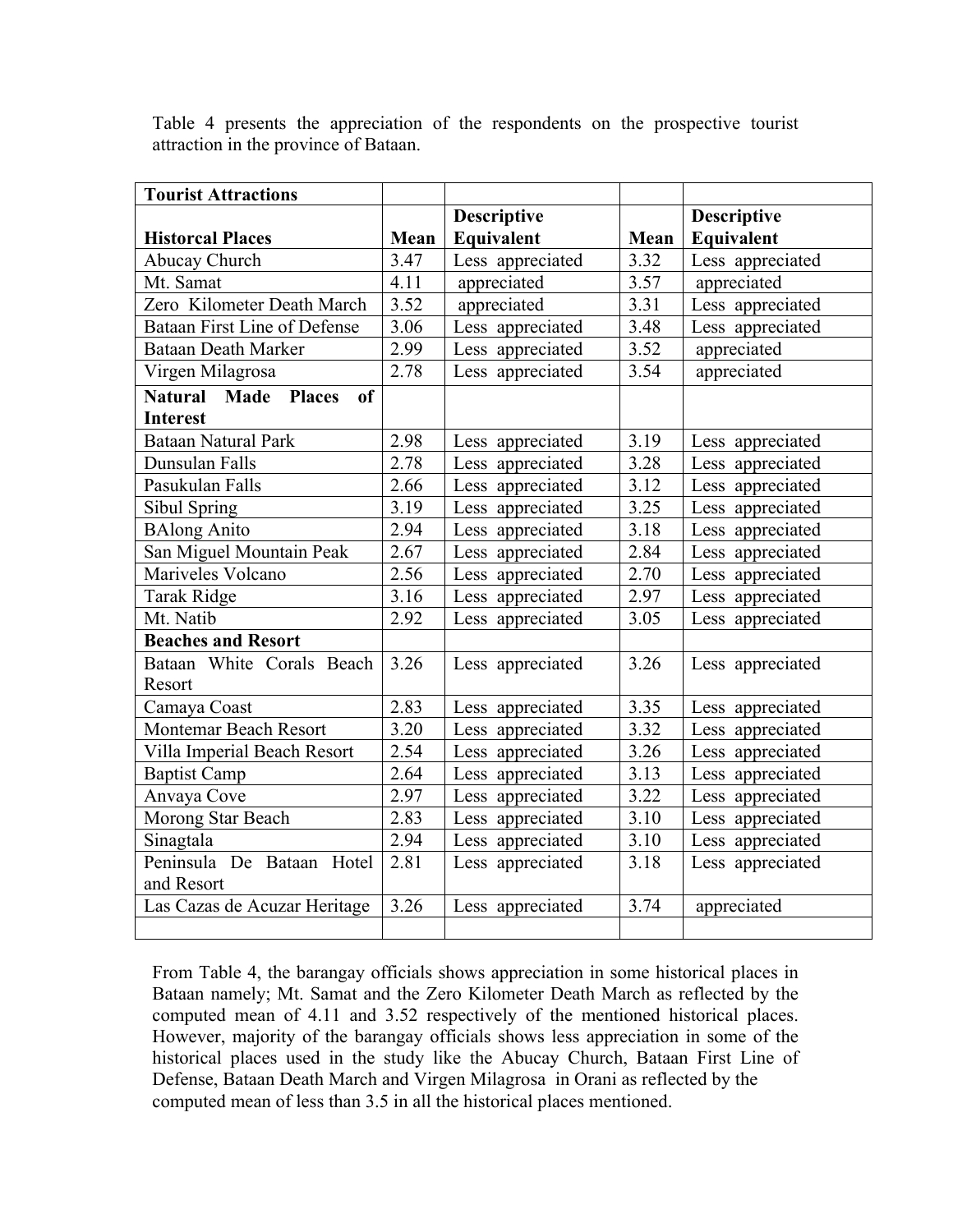Table 4. Mean Computation on the Appreciation of the Respondents about Prospective Tourist Attraction in Bataan

For the barangay residents they appreciated Mt. Samat, Bataan Death Marker, and Virgen Milagrosa as historical places with the computed mean of 3.57, 3.52 and 3.54 respectively of the historical places mentioned. Whereas, Abucay Church, Zero Kilometer Death March and Bataan First Line of Defense were perceived to be less appreciated as reflected by the computed mean of less than 3.5 in all the historical places mentioned.

An interview with the Barangay Officials revealed that they showed less appreciation in these two churches, the Abucay Church, and the Virgen Milagrosa as historical places because they perceived that these places were for worship and frequently visited for pilgrimage and they had no knowledge on the contribution of these two churches in the history of Bataan. As for the markers of the death march the Barangay Officials commented that these markers were oftentimes neglected in the celebration of Bataan Day. They suggested also that the importance of each of markers must be thoroughly discussed and be given emphasis so that the history of death march will be greatly appreciated and will pass on to the future generations so that its history will remain into the hearts of Filipino people especially the Bataenos.

As for the residents they less appreciated the Zero Kilometer Death March for they were confused if the death march really started in this place. They appreciated Virgen Milagrosa as a historical place because of the number of devotees who frequent this place but not for its historical contribution.

Further analysis of Table 4 displays that the respondents and the barangay officials both showed less appreciation in the entire selected natural made places of interest namely; Bataan Natural Park, Dunsulan Falls, Pasukulan Falls, Sibul Spring, Balong Anito, San Miguel Mountain Peak, Mariveles Volcano, Tarak Ridge, and Mt. Natib as noted by the computed mean of less than 3.5 in all the named natural made places of interest. Some of the reasons given by the respondents why these places were less appreciated is the development on these places mismatch the expectations as well as the needs of the target clientele. Another noteworthy observation is that these places were not properly maintained that guarantees the safety and health of its visitors. Amenities in these publicly managed tourist attraction were not commendable.

Using Table 4 reveals that the barangay officials and residents were unified in their response that they less appreciated the resorts and beaches in the province namely; Bataan White Coral Beach Resort, Camaya Coast, Montemar Beach Resort, Baptist Camp, Anvaya Cove, Morong Star Beach, Sinagtala, and Peninsula De Bataan Hotel and Resort. All of these mentioned tourist attractions were given the computed mean of less than 3.5. Further analysis of the said table showed that the residents appreciated Las Cazas De Acuzar Heritage as noted by the computed mean of 3.74, but the barangay officials responded that it was less appreciated as reflected by the computed mean of 3.26.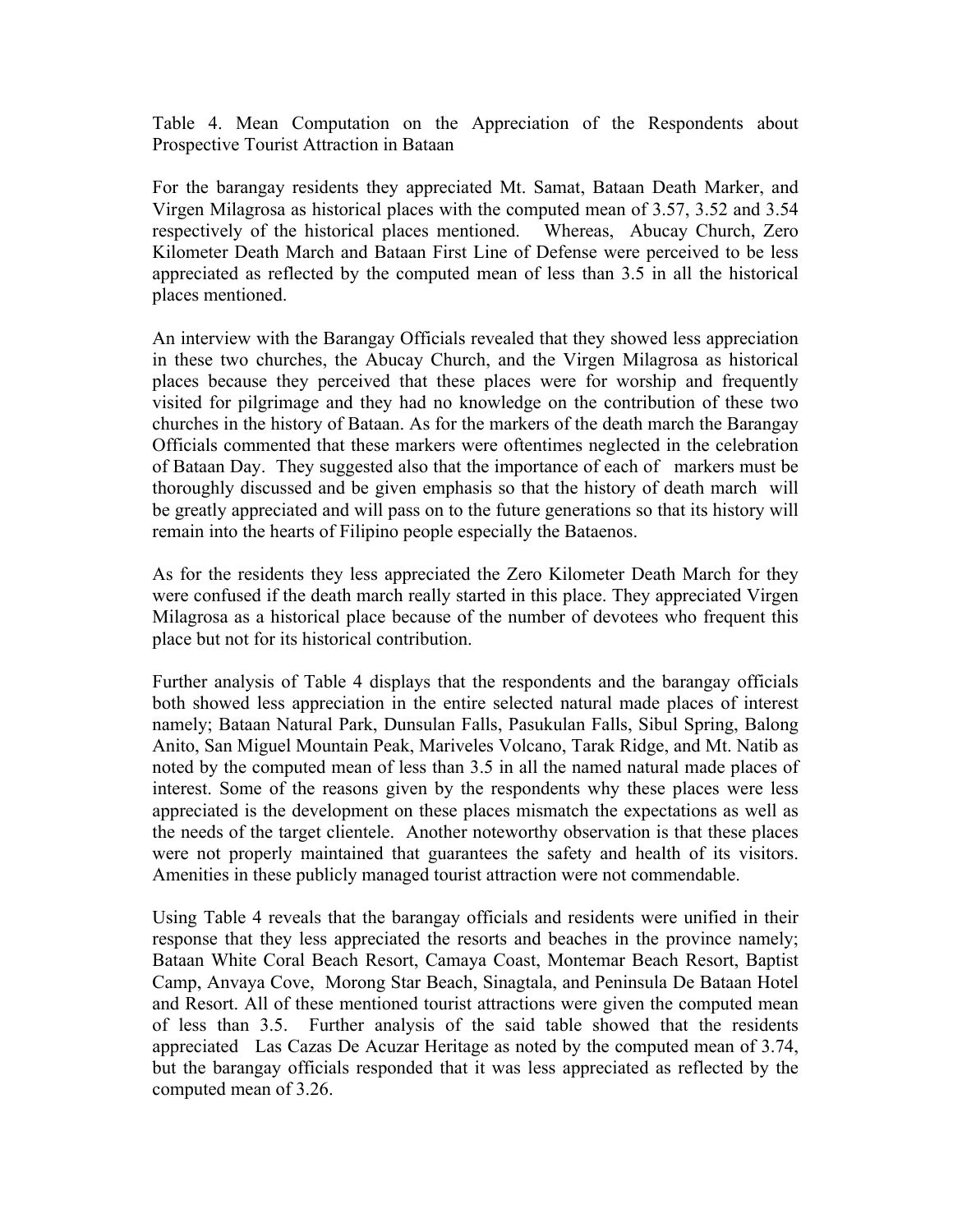When the residents were interviewed if they had gone to Las Casaz De Acuzar Heritage majority had responded that they had not gone to the place, but they were able to appreciate the said tourist spot from the stories that they heard from people who had visited the place or seen from TV programs like Kris TV and Swak na Swak Pangkabuhayan from Channel 2. The respondents less appreciated Camaya Coast, Montemar Beach Resort and Anvaya Cove because of the expensive and exclusive membership.

## **Conclusion**

Based from the responses of identified clientele there were some highlighted barriers that slow down or jeopardize the advancement of tourism industry in Bataan namely; entrepreneurial skills to market the product, insufficient government funding to upgrade level of standards and tourism entrepreneurial skills mismatch the target clientele.

Tourism industry is a people oriented business. Entrepreneurial skills in the industry require excellent skills in identifying the niche market, and bring the product to the identified target clientele. One method is to use the university education in disseminating information to target clientele.

The barangay officials and residents of Bataan were knowledgeable in Mt. Samat as one of the most historic place in Bataan because it was repetitively studied in all history classes from elementary to college. However, most of the historic places found in Bataan, the respondents were less knowledgeable or knew nothing at all. There was a strong view that risk or failure in the tourism industry can be managed if not eliminated through the mixture of tourism industry and the agencies in education. Disseminating information about these historical places can be conducted using the university style education to emanate knowledge and appreciation in these historical places.

Nature made places of tourist destinations were managed or were entrusted to government agency to promote and develop these public tourist attractions. But the government responded that due to lack of fund and subsequent lack of investment in the sector resulted to low skill base, good practices like bench marking activities to upgrade standards were upheld. Braun (2002), commented that lack of funding to improve entrepreneurial skills has generally put down the atomistic nature of the tourism entrepreneur. Furthermore, Thomas and Long (2001) confirmed that a number of studies revealed that unskilled or financially marginal operators are not going to value or see the need for training. However, Hollick (2003) pointed out that there is a clear opportunity for local government, which issues permit to entrepreneurs to operate in the tourism industry, to be a part of new partnership in lifting the performance of tourism industry.

Anvaya Cove, Camaya Coast, and Montemar Beach Resort were some of the finest and well known tourist destination in Bataan yet they were less known and less appreciated by Bataenos who cannot frequent these places because of high cost of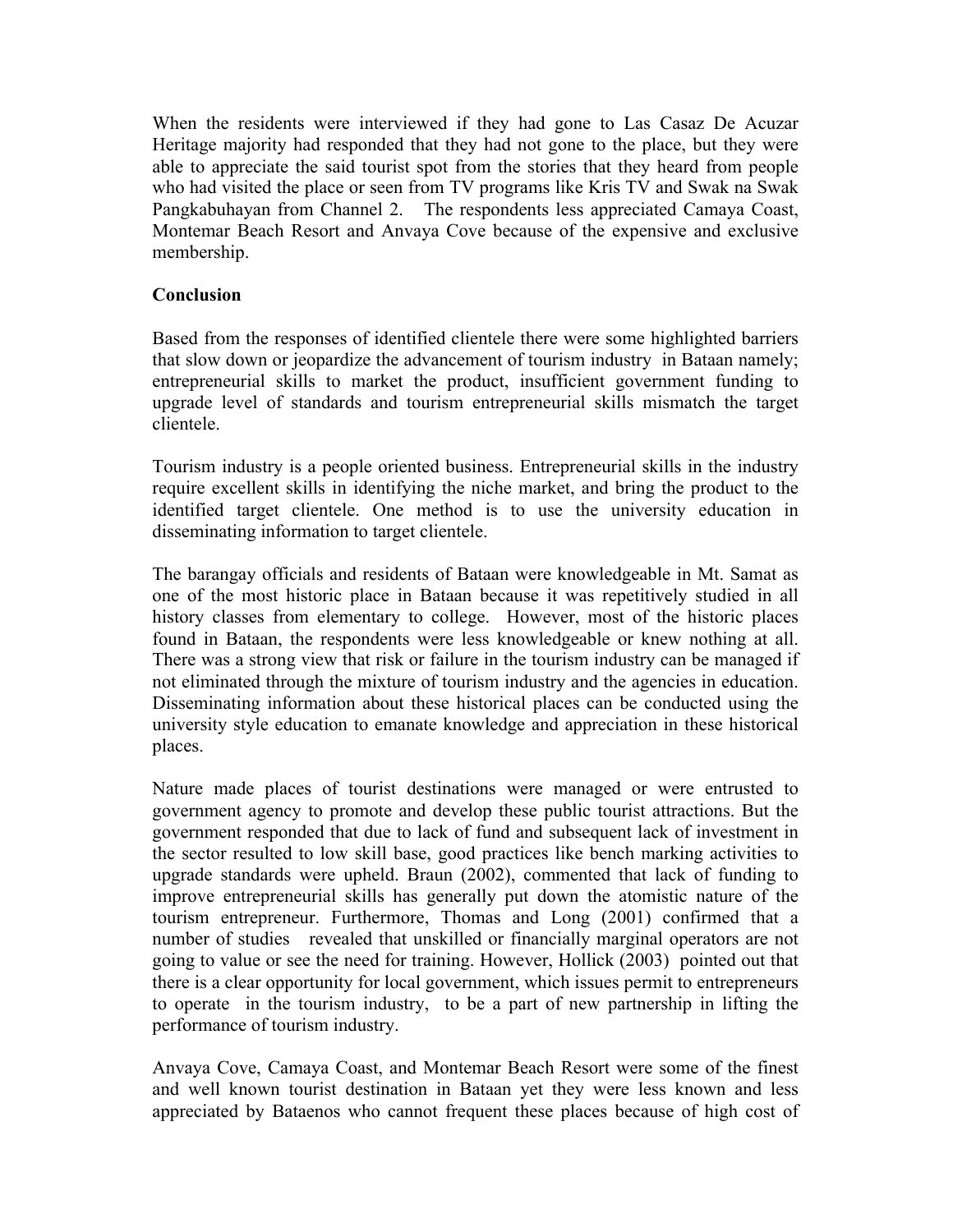entrance. In considering the atomistic nature of the tourist industry, this group of tourism entrepreneur appears to be unique especially to micro tourism entrepreneur because of their lifestyle choice. This group of tourism entrepreneur differs from profit growth-oriented entrepreneurs, in that they tend to be an autonomy seeker who has entered the industry predominantly as a lifestyle choice. As spoken by Getz and Petersen 2004, that the attitude to life style dominates the way this entrepreneurs run their business, which often include the goal to keep the business from growing. Also, Ateljevic and Doorne 2000, asserted that once the business is set up, lifestyle entrepreneurs might even consciously reject certain economic and business growth opportunities. In Bataan where majority of the consumers were middle level earners there exist a mismatch between the tourist product package and the nearby target clientele.

## **Recommendations**

To promote and improve the tourism industry in the province the tourism council must strengthen its partnership with the schools and universities. A revision of the curriculum in History and other related courses must be conducted to insure that all historical places, tourist attractions in the province are given emphasis. There is a need to review and revised the curricular offerings of the Tourism Program of BPSU to address the needs of the tourism industry.

Historical places specifically the different Death March markers that lined along the roads of Bataan be accompanied with signages that fully described what important event took place in that spots. Every town in Bataan must also conduct celebrations during Bataan Day to commemorate the bravery and heroism of those who were in the death march.

Strengthen the partnership of the government with private sectors to improve the tourism industry. These private companies secure annual permits to the authorized government offices before they can operate their busineses. Before they will be given the License to Operate (LTO), these private companies will be required to help develop the different tourist attraction and programs in the province as part of their social responsibility. This program of the government may also help the marginal sector of the society to enjoy the luxury of being a tourist in the province without spending too much from their own pocket.

To strengthen BPSU's partnership with its stakeholders, the Department of Tourism particularly its faculty and student will design training tour package that will increase the knowledge and appreciation of the Bataenos in the different tourist spot in and outside Bataan. This will be realized through extension programs conducted by the Department.